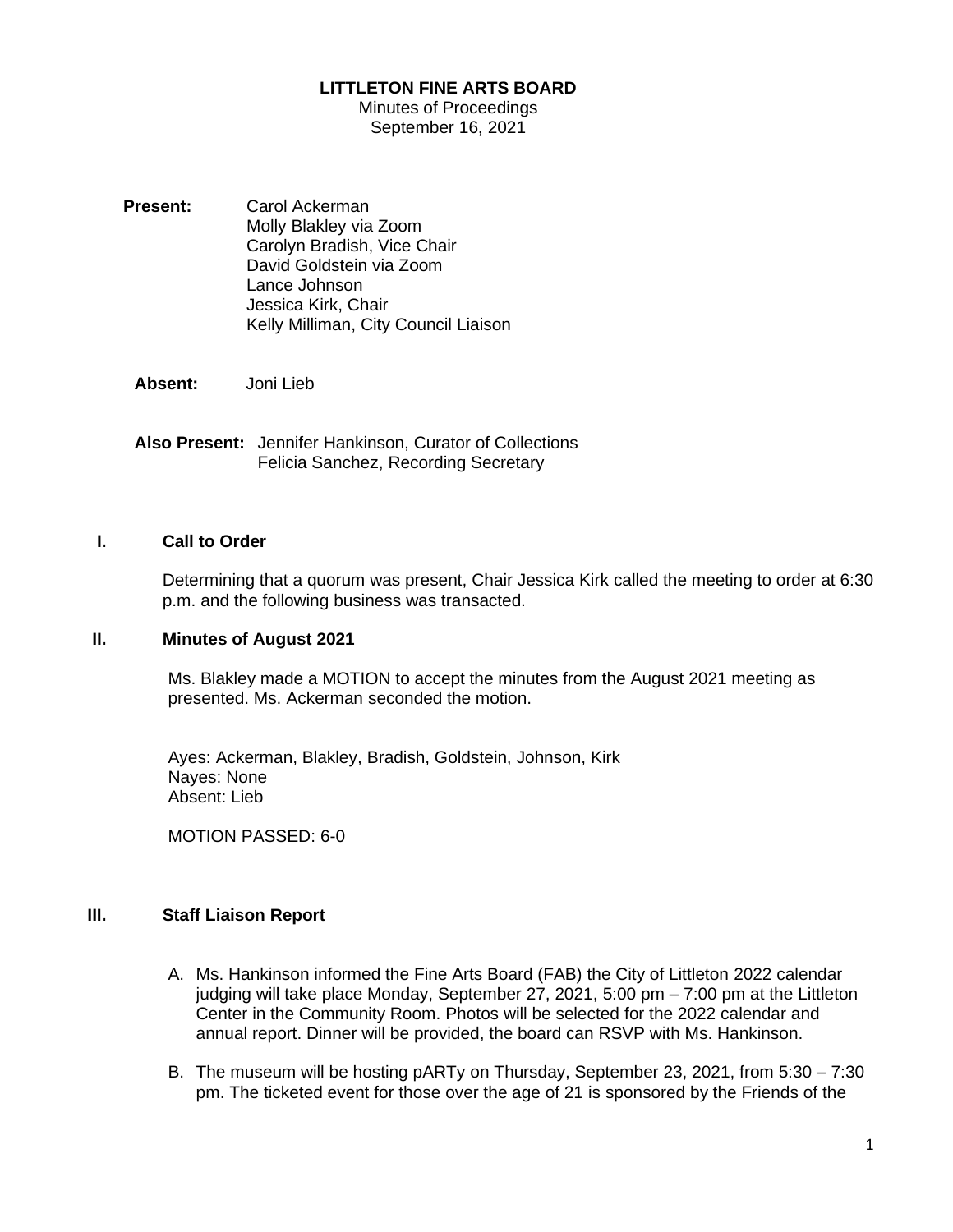Littleton Library and Museum and the first of its kind held at the museum. This event will allow guests to engage with the artwork and exhibit in new and exciting ways.

- a. The event will be centered around the *Print Renaissance: Mid-century Masters of American Printmaking* exhibit from the University of Colorado Boulder which will run from September 24, 2021, through October 16, 2021.
- C. The Fine Arts budget was reviewed and there have been no changes.

Kelly Milliman arrived at 6:33 pm

- D. The Secret Life of Clothes (SLOC) exhibit opens on November 4, 2021. There will be a dual opening reception for SLOC and Own an Original on Thursday, November 11, 2021, from 5:30 pm – 7:00 pm. The Friends of the Littleton Museum and Library will be paying for the dual reception.
- E. The joint meeting between the Fine Arts Board and Arts and Culture Commission (ACC) will also be held on November 11, 2021, at 7:00 pm. This meeting will be in lieu of the regularly scheduled FAB meeting on November 18, 2021.
- F. No updates for Collections.
- G. The Littleton Museum staff received \$5,000 through ARPA funding; this is not considered emergency funding. The plan for this funding is to keep the museum at 80% staffing, which it has been functioning at. The funds may not be received until early 2022.

Carolyn Bradish arrived at 6:37 pm

- H. The Regional Transportation District (RTD) has been contacted regarding permissions to perform construction and conservation of "*Passages*" by Michelle Lamb due to the mural being located on RTD property. The appropriate forms have been filled out and submitted to perform construction on site.
	- a. Plans are for the project to begin by the end of the year to spend encumbered funds from 2020.

## **IV. City Council Liaison Report**

- A. Ms. Milliman thanked Chair, Jessica Kirk and Staff Liaison Jenny Hankinson for attending the City Council meeting on Tuesday, September 14, 2021, and presenting current FAB projects.
	- a. Ms. Kirk presented to City Council the FAB conservation efforts, acquisitions, and the lack of a budget in 2021 but the hope to have one in 2022 through the American Rescue Plan Act.
	- b. ACC collaboration development and showcased the joint meeting held on September 9, 2021.
		- i. Mural program research
	- c. Community outreach program with the Bemis Public Library.
	- d. City Council posed questions about the purpose of public art and displaying it for the community to see.
		- i. The board discussed possible ways to have more art out on display, the logistics, programs, and how to get it out in public spaces.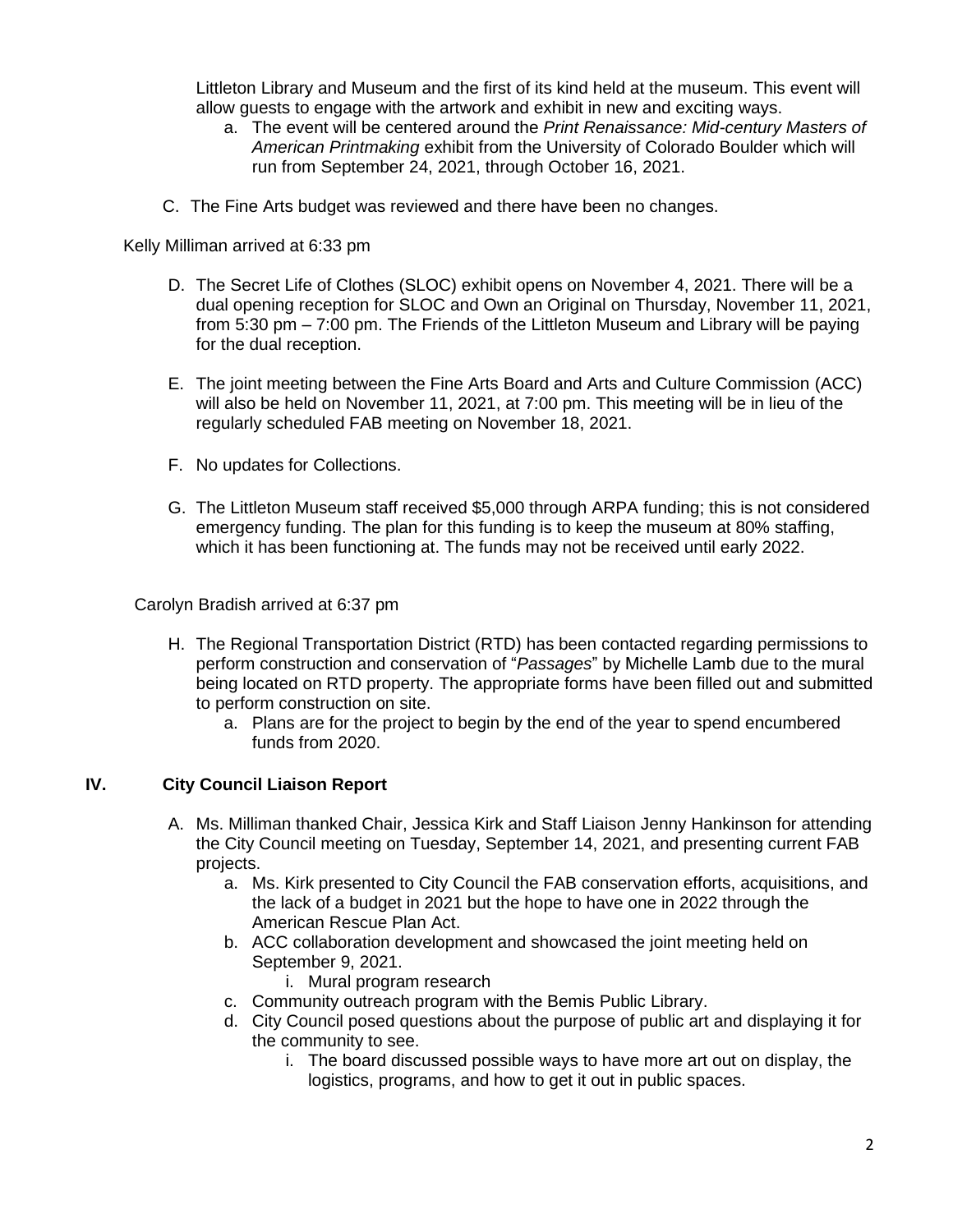# **V. Committee Reports**

*SSP&RD Art Committee*

A. The committee liaison position remains vacant.

 *Littleton Arts and Culture Commission*

A. No updates. The FAB and ACC held a joint meeting on September 9, 2021.

## **VI. Old Business**

- A. Ms. Hankinson updated the board on the joint community art project "Open Door" between the Bemis Public Library and the FAB.
	- a. The project was well-received by the public. Thirty-one community members attended the two-day workshop with library and museum staff.
	- b. Twenty-three works are currently on exhibit at the Bemis Public Library gallery through September 30, 2021. The closing reception will be on September 23, 2021, from 5:00 pm – 6:00 pm.
- B. Ms. Hankinson shared the possibility of the FAB coming up with another community art project idea before the end of the year with funds saved from FOLM paying for the SLOC and OAO reception openings.
- C. Ms. Hankinson updated the FAB about the museum staff and FAB workshop. Previous board conversations have prompted the museum staff to look deeper at FAB exhibits.
	- a. The museum staff would like to go back to the drawing board and develop an upcoming planning day to dig deeper into the exhibit process to develop more cohesive themes. They would like to hold the meeting the first quarter of next year on an evening with dinner provided or a Saturday with lunch.
	- b. Ms. Kirk would like to reserve January 20, 2022, for the exhibit workshop and proposes coming up with agenda, goals, and discussion points ahead of time.
- D. Ms. Hankinson reminded the board that their deliverables regarding their mural conversations are due at the next meeting, Thursday, October 21, 2021, and then to the ACC by November 11, 2021.

## **VII. New Business**

A. Ms. Hankinson shared the remaining 2021 schedule for the FAB, which will be emailed to all FAB members. Important upcoming dates are the calendar judging on September 27, 2021, and the "Open Door" closing reception, September 30, 2021.

Mr. Johnson made a MOTION to cancel the regularly scheduled FAB meeting on November 18, 2021, in lieu of the joint FAB and ACC meeting scheduled for Thursday, November 11, 2021. Ms. Bradish seconded the motion.